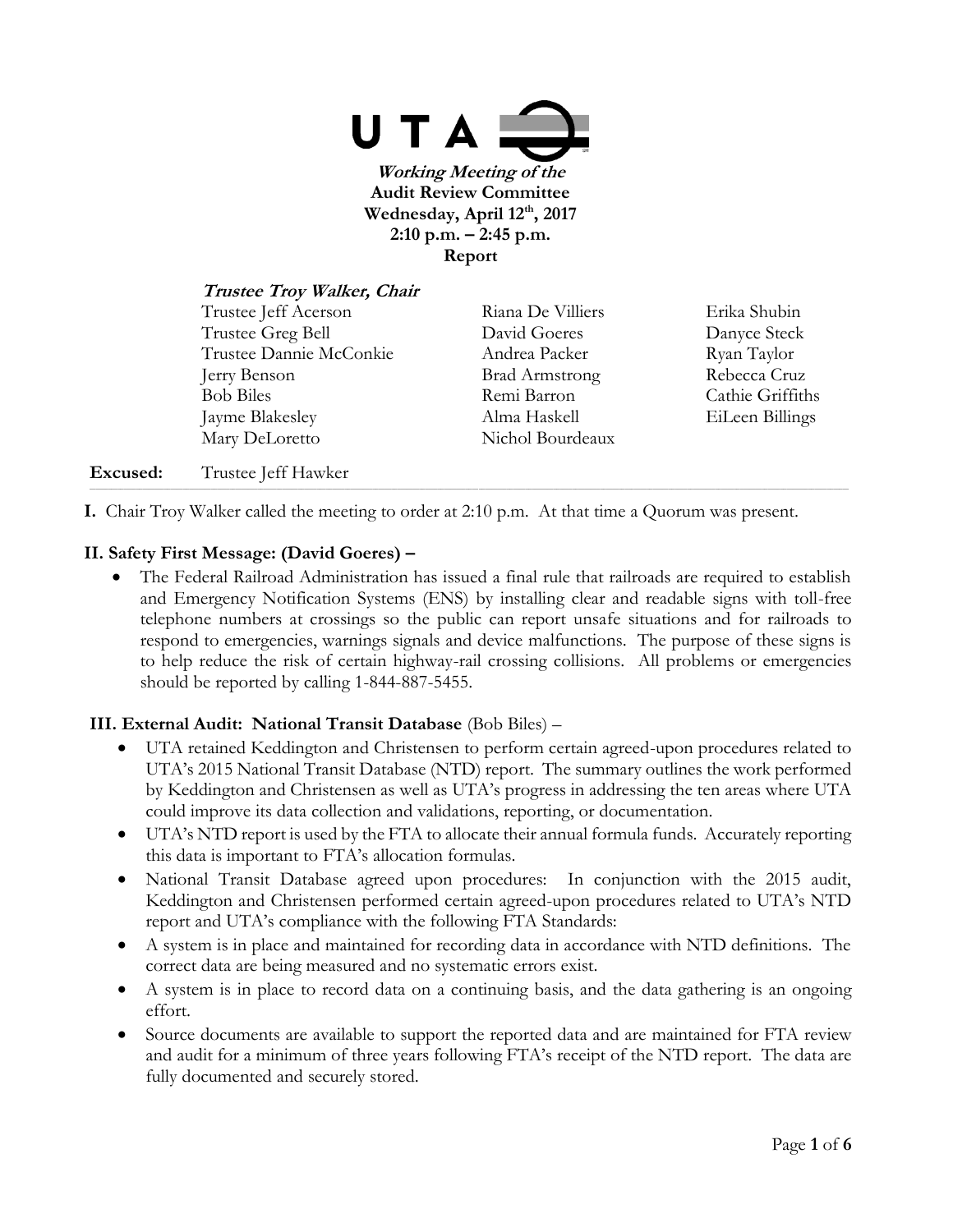- A system of internal controls is in place to ensure the data collection process is accurate and that the recording system and reported comments are not altered. Documents are reviewed and signed by a supervisor, as required.
- The data collection methods are those suggested by the FTA or otherwise meet FTA requirements.
- The deadhead miles, computed as the difference between the reported total actual vehicle miles data and the reported total actual vehicle revenue miles data, appear to be accurate.
- Data are consistent with prior reporting periods and other facts known about transit agency operations.
- Keddington and Christensen applied the procedures specified by FTA to the data contained in the FFA-10 form for the year ending 12/31/2015. The procedures were applied separately to each of the information systems used to develop the reported actual vehicle revenue miles, fixed guideway directional route miles, passenger miles traveled, and operating expenses of UTA for the year ending December 31, 2015. Procedures were applied to all transportation modes.
- In their report, Keddington and Christensen identified ten areas where UTA could improve its data collection and validation, reporting, or documentation.
- Since receiving the Keddington and Christensen report, UTA staff has taken actions to fully address eight of these areas. The following two areas remain to be completed.
	- 1. Fully implement and complete and timely reviews, mainly at the Regional General Manager level. UTA is working to standardize the work which these individuals should perform and develop a timetable for each type of work.
	- 2. Timely reporting of van pool ridership. Van pool ridership reporting has lagged by one month as it has been difficult to gather monthly reporting from all the van pool drivers in time to enter that data before the monthly NTD reporting deadline. Although this represents a small portion of ridership, the Authority is working with NTD on a solution.
- NTD ridership should be reported within a month timeframe, not two months.
- In order to speed up the process, Trustee Troy Walker asked if the operators could report their ridership online. Bob Biles stated that UTA is currently looking at several solutions to reduce the ridership reporting time.

## **IV. External Audit: 2016 FTA Triennial Review** (Mary DeLoretto) –

- The Federal Transit Administration performed Triennial review, which is an assessment of UTA's compliance with Federal requirements, as stipulated by Chapter 53 of Title 49, United States Code, Section 5307.
- The FTA uses the Triennial Review to evaluate a grantee's performance and adherence to FTA requirements and policies. This could affect UTA's future grant opportunities.
- A site visit for the Triennial Review of the Authority was conducted during August 2016. The review covered UTA's compliance in seventeen areas:
	- 1. Technical capacity (1 finding)
	- 2. Satisfactory continuing control (3 findings)
	- 3. Financial management and capacity
	- 4. Equal Employment Opportunity
	- 5. Americans with Disabilities Act (ADA)
	- 6. Disadvantaged Business Enterprise (DBE)
	- 7. Planning/program of projects
	- 8. Public comment on fare increases and major service reductions
	- 9. Drug Free workplace and drug and alcohol program
	- 10. Maintenance 11. Title VI 12. Procurement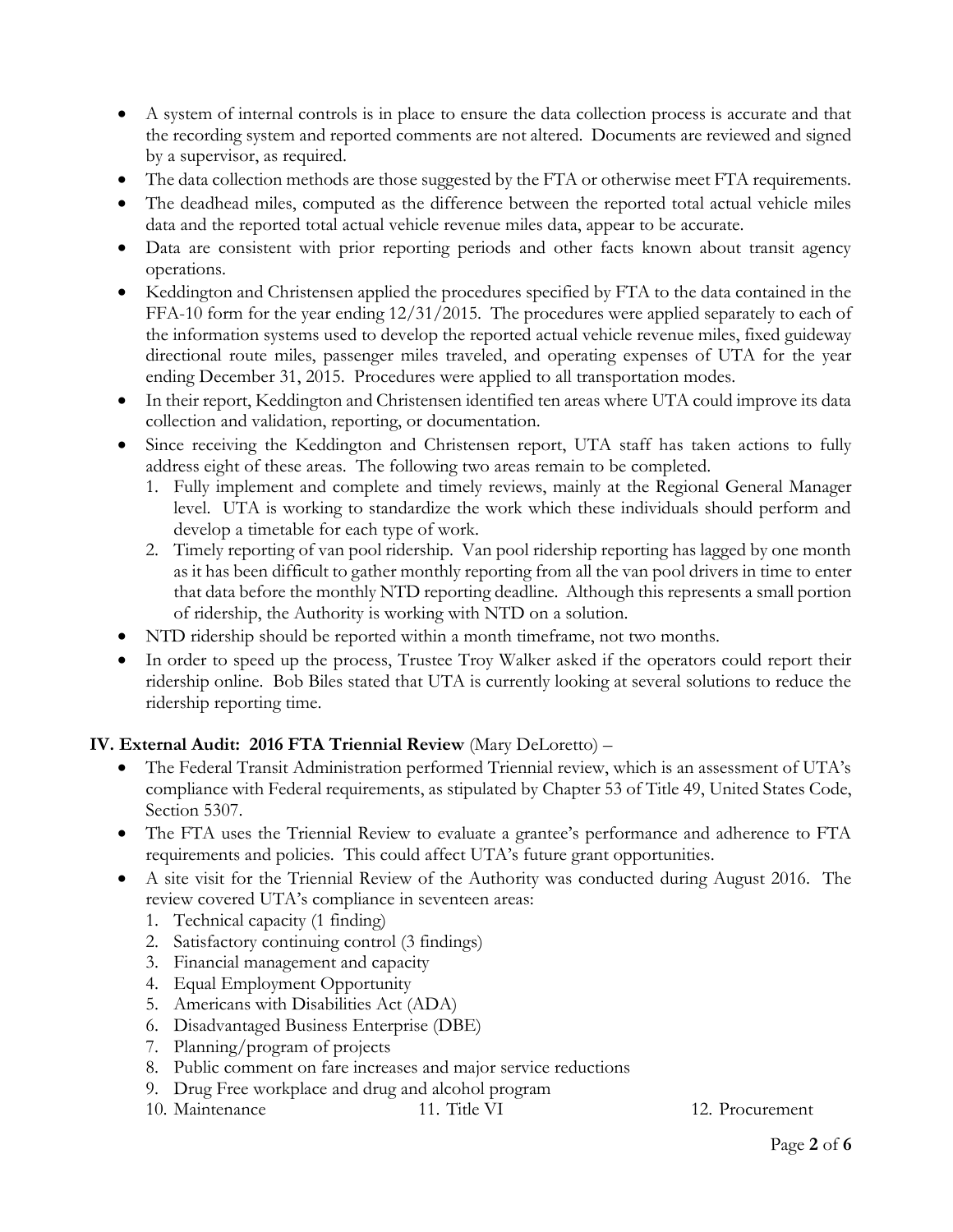| 13. Legal     |  |
|---------------|--|
| 14. Half Fare |  |

15. Charter Bus 16. School Bus

17. Security

- No deficiencies were found with the FTA requirement in 15 of the areas. There were findings in two areas. Technical Capacity (one finding) and Satisfactory Continuing Control (three findings). UTA had no repeat deficiencies from the 2013 Triennial Review.
- Summary: The Rail Fleet Management Plan was updated to reflect current operations and plans. Two of the four findings were closed out prior to the issuance of the final Triennial Review Report and the remaining two were addressed prior to the required due date of January  $8<sup>th</sup>$ , 2017. FTA has indicated that all the required documents have been submitted and accepted and the findings of the review are now closed. Currently, the FTA can review an asset sheet and verify where all funding was applied.

# **V. Internal Audit: FMLA Management and Follow-up** (Riana De Villiers) –

- The International Standards for the Professional Practice of Internal Auditing directs that Internal Audit should communicate to the Board of Trustees on Internal Audit's activities in relation to the execution of the audit plan.
- The Chief Internal Auditor presented an executive summary on the Family and Medical Leave Act (FMLA) Management and follow-up audit that provided an overview of the scope, objectives and results of the internal audit performed.
- FMLA is a federal law that entitles eligible employees to take unpaid, job-protected leave for specified family and medical reasons with continuation of group health insurance coverage under the same terms and conditions as if the employee had not taken leave. UTA leadership was concerned that the Family Medical leave management may not be consistently administered across the Authority, resulting in additional costs being incurred by the organization.
- Objective and Scope: An internal audit of the design and operational effectiveness of FML Management was performed during 2016. The period of the audit was from January 1, 2015 through December 31, 2015. Critical control points with the FML Management process included the following:
	- 1. Approval of employee FML requests.
	- 2. Monitoring employee FML usage and time reporting.
	- 3. Approving extensions or changes to approved FML requests.
	- 4. Ensuring that employees are fit to return to work following FML of two weeks or longer.
- Audit Conclusion: The 2016 audit did not identify any violations of the FMLA. However, the audit did note that monitoring controls were not consistently performed and did not prevent, detect and correct employees' use of FML in a timely manner, resulting in the increased risk of additional costs being incurred by the organization. It was recommended that a standardized monitoring process be implemented and enforced as a standard operating procedure. It was also recommended that individuals identified as the responsible parties at each division be trained on the new process and their performance monitored and reported.
- Recommendation was made to implement additional controls to prevent improper submission of FML time. The timeliness of FML requests, approvals and the retention of related FML documentation were areas where it was noted that the internal control environment could be improved. It was also suggested that the responsibilities of recording the receipt and retention of the leave request and medical certification be segregated from the duties of review and approving FML requests.
- The 2017 follow-up audit revealed that the Benefits Administration Department has implemented policies and procedures, standardized processes, and defined roles and responsibilities to manage FMLA at UTA. As a result of the overall improvement in governance and control, a better audit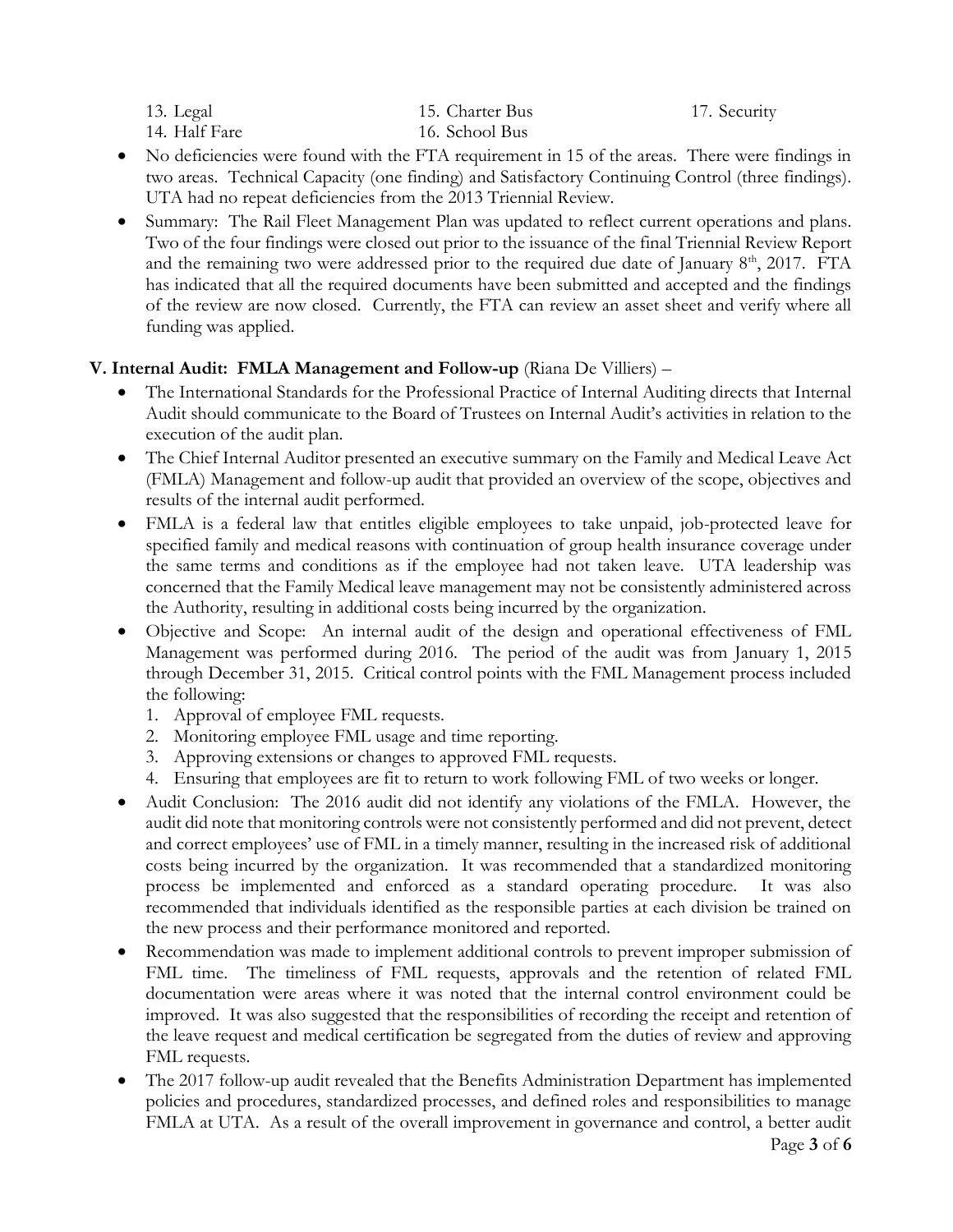trail was in place to support decisions and actions. However, further work is necessary to have a strong audit trail in place.

 Based on the follow-up audit, except for a few minor issues, controls are designed and operating effectively.

## **VI. Internal Audit: Sales Tax Collections and Reporting** (Riana De Villiers) –

- The International Standards for the Professional Practice of Internal Auditing directs that Internal Audit should communicate to the Board of Trustees on Internal Audit's activities in relation to the execution of the audit plan. The Chief Internal Auditor presented an executive summary on the Sales Tax Collections and Reporting Audit that provided an overview of the scope, objectives and results of the internal audit.
- Sales tax revenue accounted for approximately 66% of UTA's total revenue during 2015. Transit sales tax is collected from six counties and some of their municipalities by the Utah State Tax Commission. The Utah State Tax Commission distributes transit sales tax to UTA on a monthly basis. Sales tax receipts are reported in financial reports to UTA's Board of Trustees and in its Comprehensive Annual Financial Report.
- Objective and Scope: An internal audit was performed to assess the design adequacy and operational effectiveness of controls around the receipt, recording and reporting of sales tax revenue. The period of the audit was from January 1, 2015 through December 31, 2015.
- Audit procedures were designed to assess whether:
	- 1. All recorded transactions actually occurred
	- 2. All of the transactions that took place were recorded
	- 3. Transactions were record accurately
	- 4. Transactions were recorded in the correct accounting period
	- 5. Transactions were recorded in the proper accounts
	- 6. Periodic totals were accurately recorded
- Audit Conclusions: There were no reviews of manual controls performed with the processes of recording and reporting monthly sales tax receipts. This issue was self-identified by the Comptroller and corrective actions were taken in February 2016, prior to the 2016 internal audit.
- Except for the issue noted above, controls around the receipt, recording and reporting of sales tax revenue were designed adequately and operating effectively.

## **VII. Internal Audit: Davis-Bacon Compliance and Follow-up** (Riana De Villiers) -

- The International Standards for the Professional Practice of Internal Auditing directs that Internal Audit should communicate to the Board of Trustees on Internal Audit's activities in relation to the executing of the audit plan. The Chief Internal Auditor presented an executive summary on the Davis-Bacon Compliance and Follow-up audit that provides an overview of the scope, objectives and results of the internal audit performed.
- UTA is engaged in construction projects to maintain and improve its transit system and supporting facilities. The Davis-Bacon Act (DBA) is a statute designed to protect construction workers from the deflationary effects of competition for federally funded public works contracts valued in excess of \$2,000. The DBA sets minimum levels for contracted wages and benefits for laborers and mechanics based on skill level and geographical location. Contractors bear the primary burden for complying with the DBA. However, UTA is responsible for the following:
	- 1. Informing contractors when a project will require DBA compliance
	- 2. Ensuring that contract terms include DBA provisions
	- 3. Monitoring contractor compliance with the DBA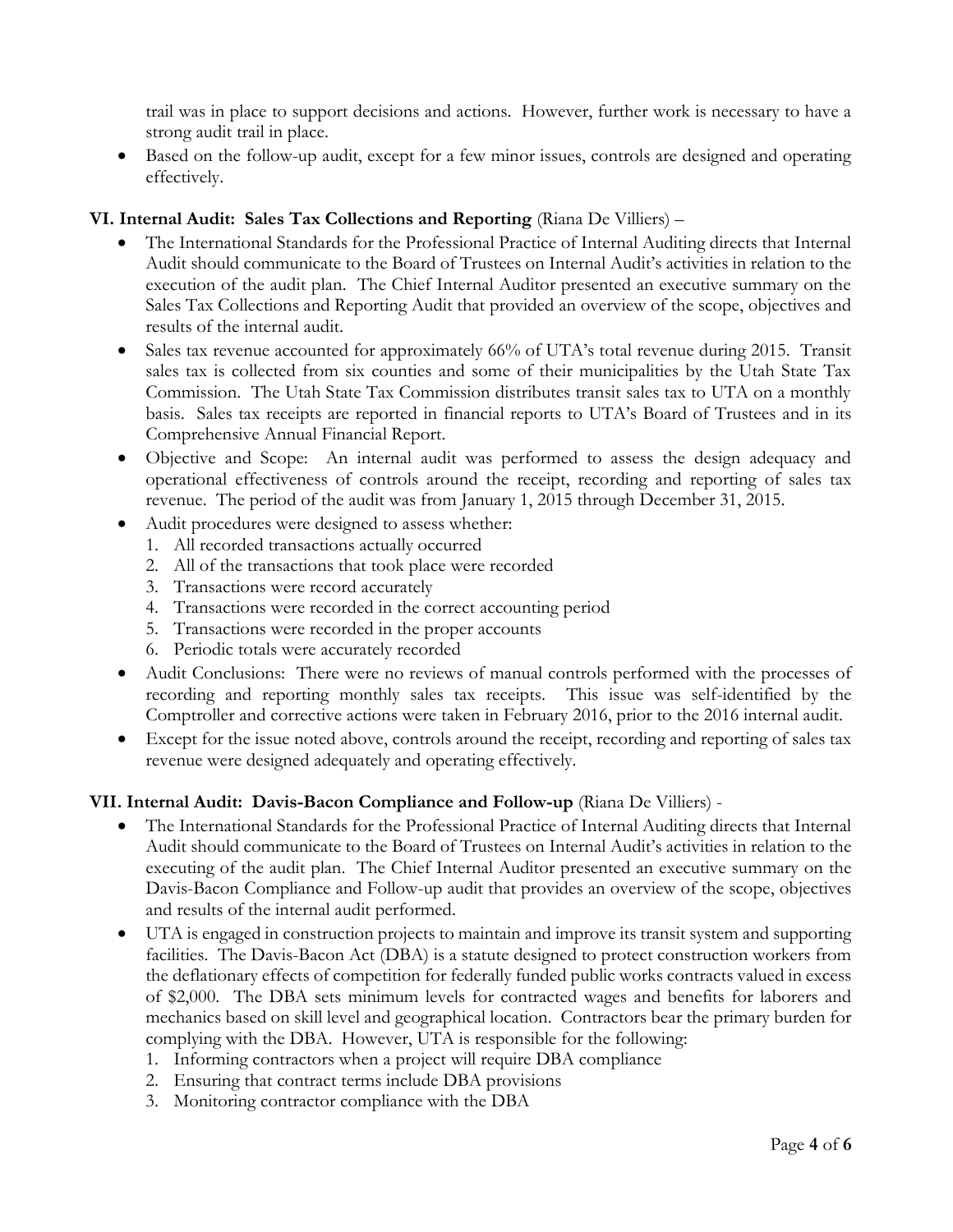- Objectives and Scope: An internal audit was performed during 2016 to access if internal controls were designed and operating effectively to ensure that UTA and its contracted third parties on federally funded construction projects were compliant with the DBA. The period of the audit was from May 10, 2015 to May 9, 2016. The primary focus included:
	- o Contracting;
	- o Contractor Compliance Monitoring; and
	- o Record Management.
- Audit Conclusion: No violations of the Davis-Bacon Act were identified. However, UTA did not have a formal process for monitoring contractor compliance with the DBA or retaining related documentation. It was recommended that standard operating procedures be designed, documented and implemented for DBA contractor compliance monitoring and record management.
- The 2017 follow-up audit reported that UTA now does have a formal process for monitoring contractor compliance with the Davis-Bacon Act and for retaining related documentation. Based on the follow-up audit conducted, controls are designed adequately and operating effectively.

## **VIII. Internal Audit: Grants Management and Follow-up** (Riana De Villiers) –

- The Chief Internal Auditor presented an executive summary on the Grants management and Follow-up audit that provided an overview of the scope, objectives and results of the internal audit performed.
- Internal Audit was directed to perform an internal audit to determine if controls were designed and operating effectively to ensure that grants management was administered in accordance with federal requirements. UTA uses several funding sources to construct, operate and maintain its public transportation system. The FTA provides grants to local public transit systems to partner with state and local governments in enhancing and expanding public transportation systems. UTA received approximately \$60 million in funding from federal grants during 2015.
- Objective and Scope: An internal audit of the design and operational effectiveness of grants management was performed during 2016. The period of the audit covered the 12 months ending on May  $31<sup>st</sup>$ , 2016. The primary areas of focus within grants management included:
	- 1. Approval to Apply for Grants

4. Grant Drawdown

2. Grant contracting/Procurement

5. Grant Reporting

3. Grant Payments

- 6. Grant Closeout
- Audit Conclusion: The 2016 internal audit noted that the responsibility for the Grants Management process transitioned from the Planning Department to the Development Department at the end of 2015 and a new manager was appointed to oversee the process. New controls were introduced with the intent of improving the process. Internal Audit found that with the change in organizational structure, the scope, role and authority of the Grants Management function were not clearly defined or formally documented. It was recommended that the Grants Manager establish a policy and update the standard operating procedures to oversee and facilitate the entire life-cycle of all grants received by UTA.
- The 2017 follow-up audit revealed that the scope, role and authority of the grants management process had been assigned and documented in a corporate policy. Also, the roles and responsibilities of the grants management team and the other departments with direct accountability for grants management have been outlined in a set of procedures, with input from other departments involved in the process.
- Based on the follow-up audit conducted, controls are designed adequately and operating effectively.